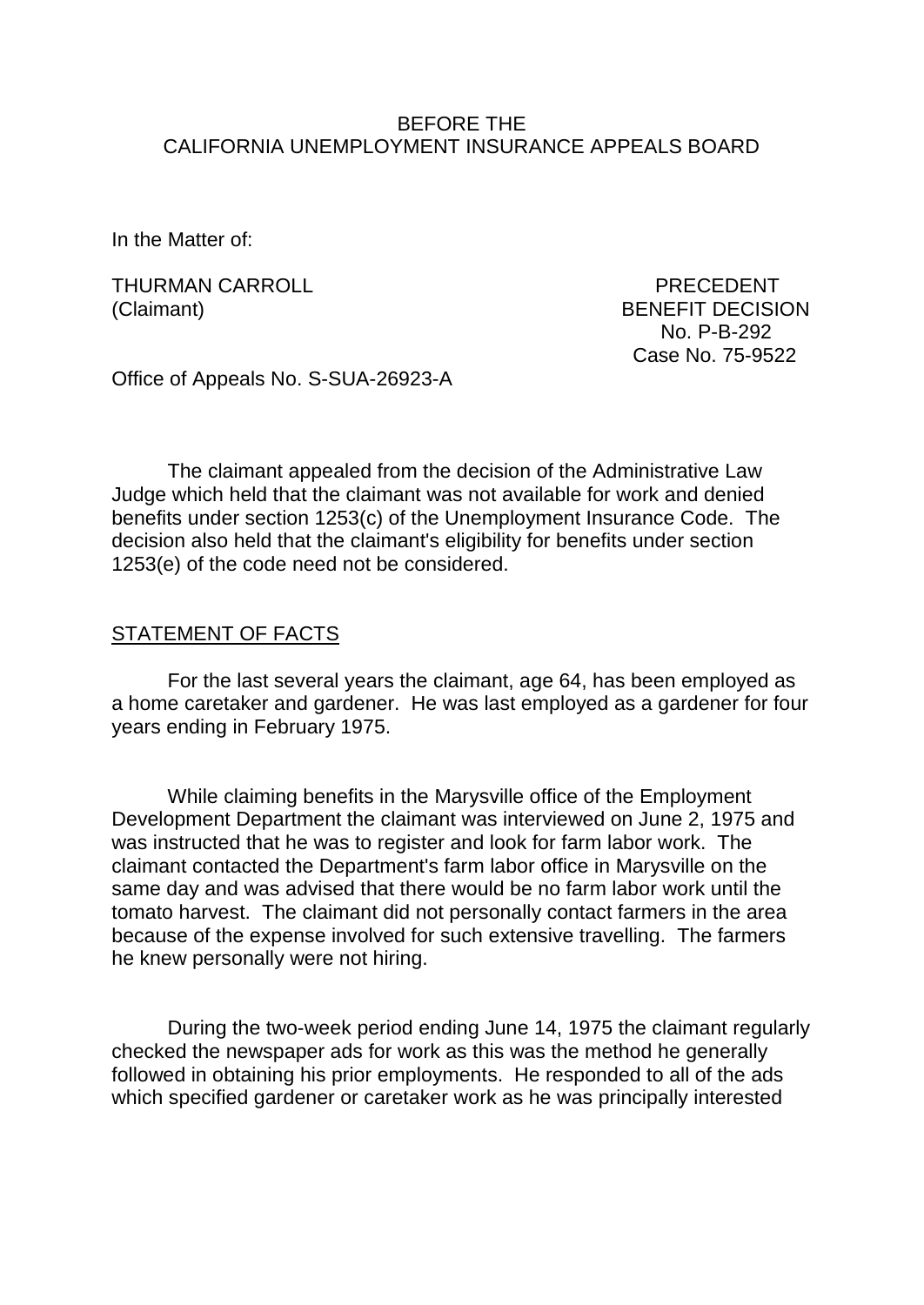in obtaining these kinds of work. He contacted a private employment agency and on June 13, 1975, he checked with the employment office in Quincy, California. He applied for work at a cannery and at a mill where he was told that a younger man was wanted to perform the work for which he made application.

On August 19, 1975 the claimant obtained work as a gardener in the Lodi, California area as a result of responding to an ad in a Sacramento newspaper.

In addition to the denial of benefits under section 1253(c) of the code the Department determined that the claimant was ineligible for benefits under section 1253(e) for the two-week period ending June 14, 1975 on the ground that he failed to make the required search for work.

## REASONS FOR DECISION

Section 1253 of the Unemployment Insurance Code provides in part that an unemployed individual is eligible to receive benefits with respect to any week only if:

"(c) He was able to work and available for work for that week

\* \* \*

"(e) He conducted a search for suitable work in accordance with specific and reasonable instructions of a public employment office."

Both the Department and the Administrative Law Judge denied benefits to the claimant under section 1253(c) of the code on the ground that his failure to seek farm work as instructed rendered him unavailable for work. We do not agree with this interpretation of the statutory provisions.

As set forth above, subsections (c) and (e) of section 1253 are separately stated eligibility requirements. This was not always so.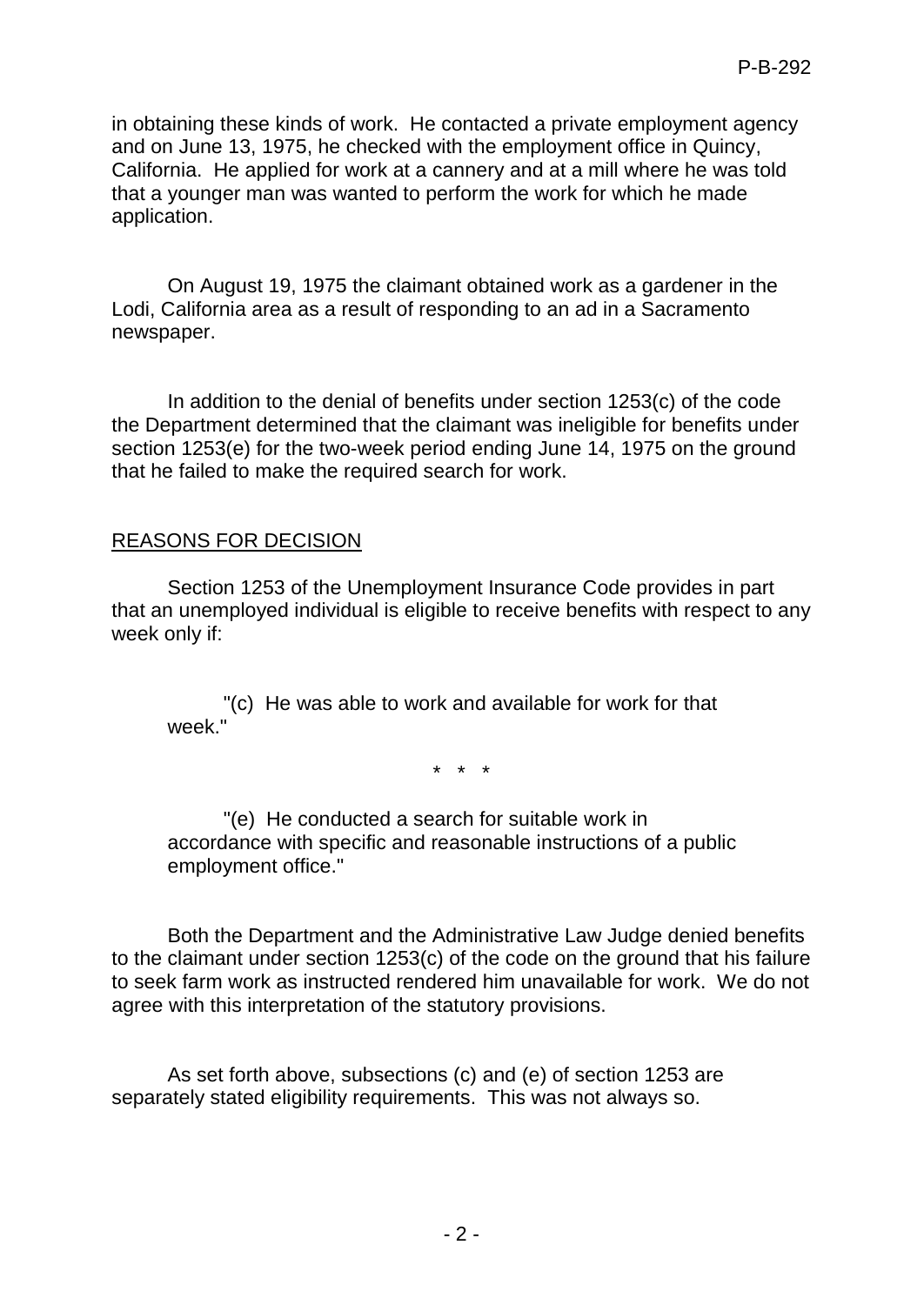In 1953 the Unemployment Insurance Code was amended to incorporate the seek-work requirement in section 1253 as follows:

"(c) He was able to work and available for work for that week, and had made such effort to seek work on his own behalf as may be required in accordance with such regulations as the director shall prescribe."

The director adopted a regulation (initially section 209, now section 1253(c)-1, Title 22, California Administrative Code) which prescribes in detail those efforts which would be considered by the Department as constituting a reasonable effort to seek work.

Under the statute as it existed in 1953, it was proper to deny benefits under section 1253, subsection (c) on any one of three grounds; namely, (1) inability to work, (2) unavailability for work, or (3) failure to make the prescribed search for work.

In 1961 section 1253 was again amended to remove the seek-work requirement from section 1253(c). It again became section 1253(e) and read as it does today.

Fundamental principles of statutory construction dictate that we consider subsections (c) and (e) as separate eligibility requirements. We took this position in Appeals Board Decision No. P-B-62, where the claimant was affiliated with a carpenter's union local. During a period of unemployment, he filed a claim for benefits and was given a seek-work plan which required that he register each week with his local and that he meet all union requirements relative to being dispatched to a job. In order to meet local rules, the claimant was required, in order to maintain his place on the unemployed list, to report to the local for roll call at 7:30 a.m. each Monday. On Monday, December 4, the claimant was unable to report because of transportation difficulties. As a result his name was dropped on the list from number 80 to 95. The claimant was denied benefits for the week under section 1253(c) of the code on the ground that he was not available for work for that week. We stated as follows: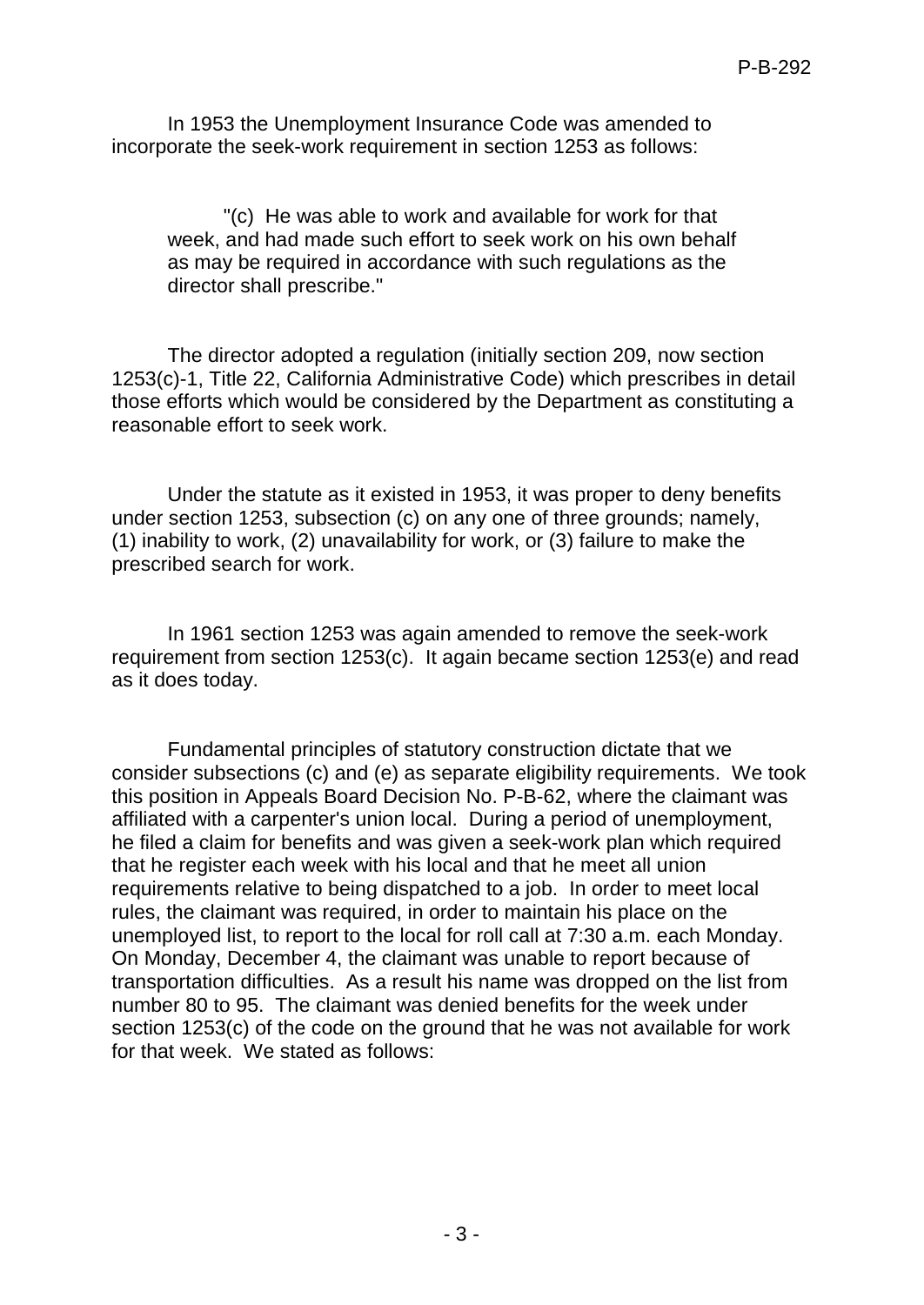"Turning our attention now to the immediate problem of the claimant's eligibility for benefits. Both the Department and the referee considered the claimant's eligibility under section 1253(c) of the Unemployment Insurance Code. This section provides that an unemployed individual is eligible for benefits with respect to any week only if he is available for work during that week. We believe that the Department and the referee were in error in considering this case under section 1253(c). While the claimant's failure to comply with the reporting requirements of the union did result in a loss of his position on the out-of-work list, it did not, on the facts of this case, affect his availability for work for that week.

"We believe that the claimant's eligibility for benefits in this case should have been considered under code section 1253(e). For such reason we remanded the matter for an additional hearing after advising the parties that we intended to consider this issue."

It is our conclusion that while the failure to seek work may be a factor to be considered together with restrictions and limitations placed by a claimant on acceptable work in arriving at the conclusion that a claimant is not available for work, such failure in and of itself cannot form the basis for a determination of unavailability (see also Appeals Board Decision No. P-B-196).

The claimant in this case imposed no unreasonable restrictions on acceptable work and there was a labor market for his services. Therefore, we hold that the claimant was available for work as required by section 1253(c) of the code.

As to section 1253(e) of the code, the claimant was instructed to register for work and look for farm labor work. When he registered with the Department he was told there would be no farm labor work until the tomato harvest. It was reasonable for the claimant to rely upon this information. Thus, to require that the claimant make a farm-to-farm search for work would be fruitless to the claimant and burdensome to employers. Any such requirement would be unreasonable and the claimant's failure to follow such instructions would not render him ineligible for benefits under section 1253(e). It is our opinion that the claimant did make other reasonable efforts to find employment during the two-week period ending June 14, 1975 and, therefore, benefits may not be denied under this section.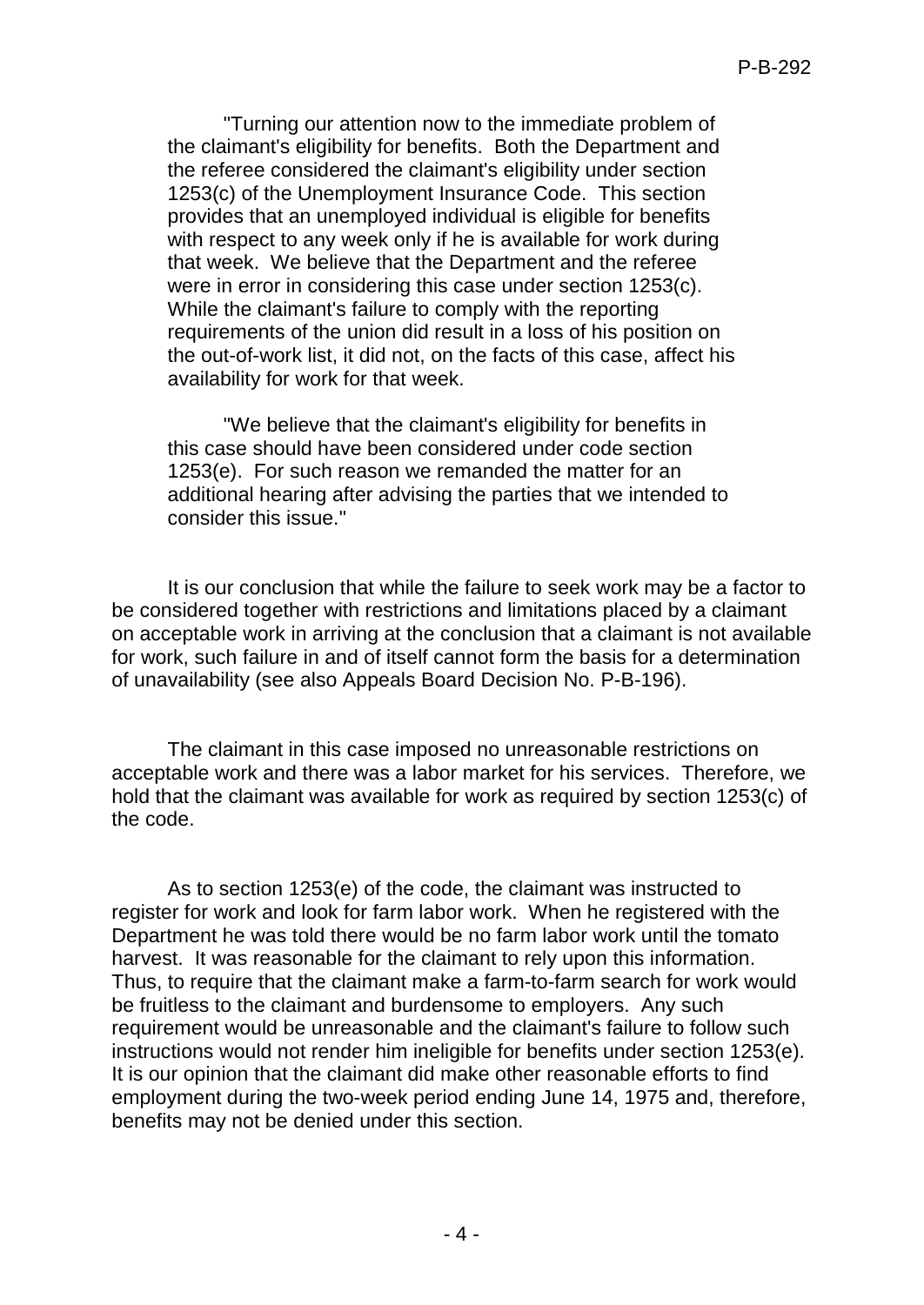# **DECISION**

The decision of the Administrative Law Judge is reversed. The claimant is not ineligible for benefits under the provisions of section 1253, subdivisions (c) and (e), of the Unemployment Insurance Code. Benefits are payable provided the claimant is otherwise eligible.

Sacramento, California, April 6, 1976.

# CALIFORNIA UNEMPLOYMENT INSURANCE APPEALS BOARD

DON BLEWETT, Chairperson

MARILYN H. GRACE

RICHARD H. MARRIOTT

DISSENTING - Written Opinion Attached

CARL A. BRITSCHGI

HARRY K. GRAFE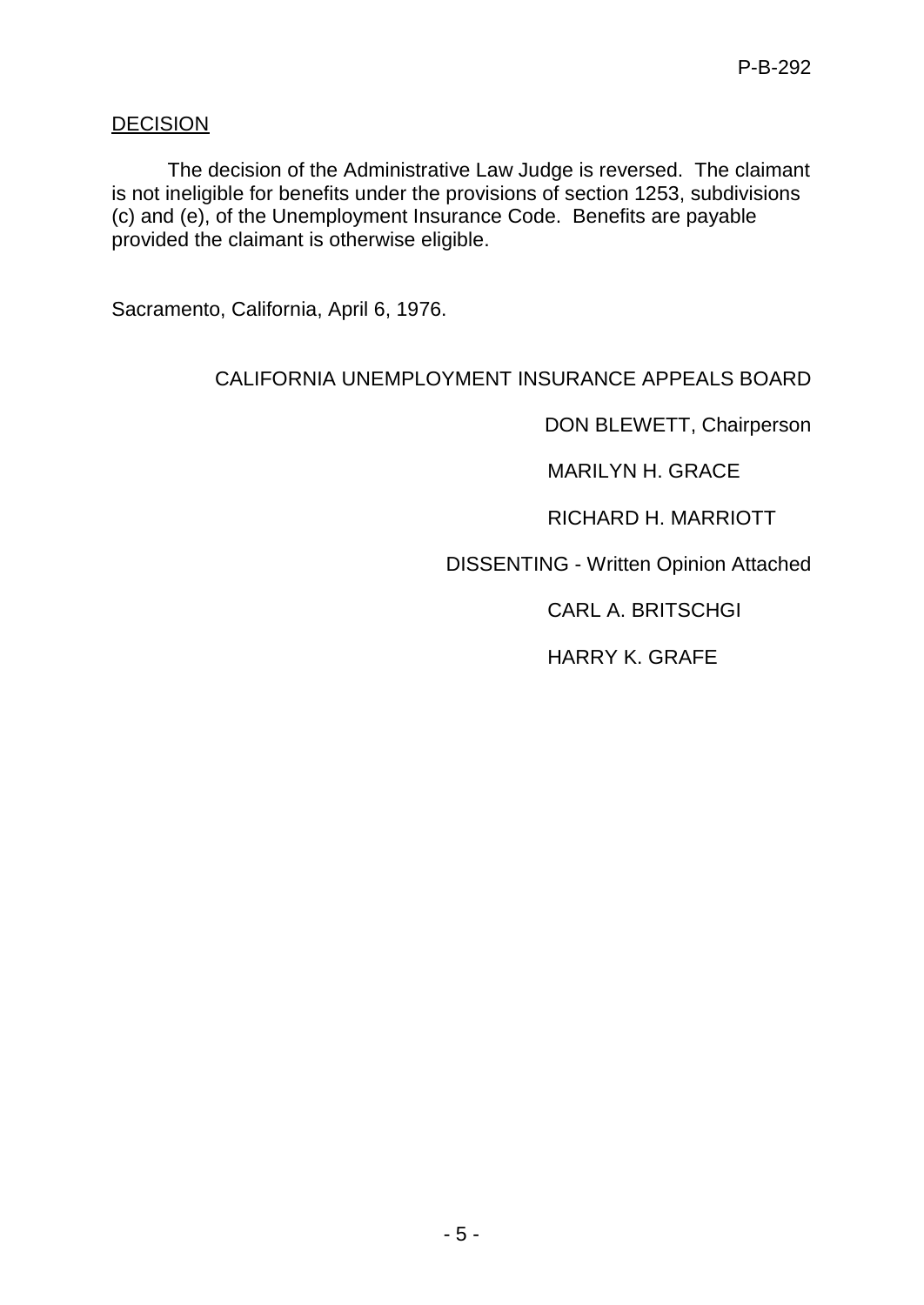# DISSENTING OPINION

We dissent.

In the instant case both the Department and the Administrative Law Judge found the claimant is ineligible for unemployment insurance benefits under section 1253(c) of the Unemployment Insurance Code on the basis that he failed to seek farm work as instructed by the Department, and is thus not available for work. We submit that both the record and the applicable law solidly support that finding. The Department also determined that the claimant was ineligible under section 1253(e) of the code by reason of his failure to conduct a search for work. The Administrative Law Judge left this issue undecided in view of his decision regarding section 1253(c).

The majority of this Board, on the other hand, by reliance on evidence utterly lacking in probative value, now establish a precedent which holds, in effect, that one may ignore the Department's seek-work instructions with impunity and yet be eligible for benefits under both subdivision (c) and (e) of section 1253. Taken literally, the majority opinion requires nothing more than that a claimant read the "help wanted" ads in a newspaper to be eligible under both of said subdivisions. Such a rule is in discord with both the plain meaning of section 1253 and the decisional law of this state.

Section 1253, insofar as it is in issue in this case, provides that one who claims benefits for any week is eligible therefor only if:

"(c) He was able to work and available for work for that week "

\* \* \*

"(e) He conducted a search for suitable work in accordance with specific and reasonable instructions of a public employment office."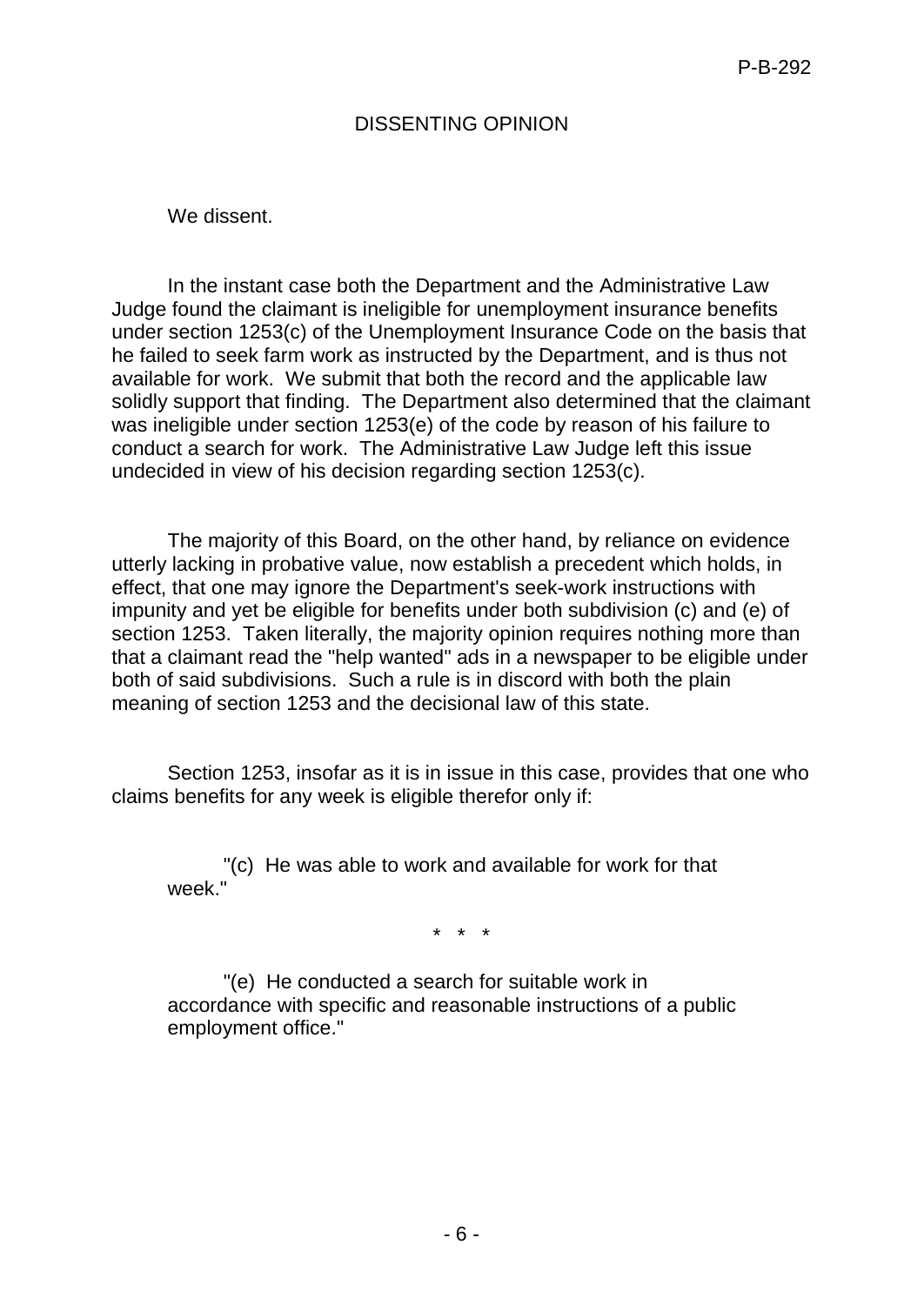The California courts have held uniformly that the burden is upon the claimant to prove eligibility under section 1253 (Spangler v. California Unemployment Insurance Appeals Board (1971), 14 Cal. App. 3d 284; Ashdown v. Department of Employment (1955), 135 Cal. App. 2d 291; Loew's, Inc. v. California Employment Stabilization Commission (1946), 76 Cal. App. 2d 231). In Benefit Decisions Nos. 6078, 5836 and 5400 this Board has construed subdivision (c) of section 1253 to require that a claimant for benefits be in a labor market where there is a reasonable demand for his services, offering himself for suitable work without restrictions or limitations on acceptable employment as will materially reduce the likelihood that he may become employed. Appeals Board Decisions Nos. P-B-1, P-B-17 and P-B-61 are in accord. Moreover, in Benefit Decisions Nos. 5989, 5733 and 5718, it was held that a mere expression of willingness to work in a labor market, unaccompanied by active efforts by the claimant to obtain employment, is insufficient to establish that the claimant is available for work.

To repudiate the above rule, the majority place all their tomatoes in one basket, as it were. They find that the Department farm labor office told the claimant on June 2, 1975 there would be no farm labor work in the Yuba-Sutter County area until the tomato harvest. Such a finding, which forms the keynote for the majority decision, gains scant support from the record, and none from the Law of Evidence. The record discloses the following answers by the claimant to questions asked by the Administrative Law Judge.

- "Q All right, you registered at the state employment office, is that right?
- "A Didn't register out there. I went out there and talked to them about a job and --
- "Q You talked to them about a job?
- "A Yeah.
- "Q What kind of a job was that?
- "A This was ranch work. It's a state farm.
- "Q All right.
- "A But I didn't sign up out there. They just said they wouldn't have anything until the tomatoes started and so then --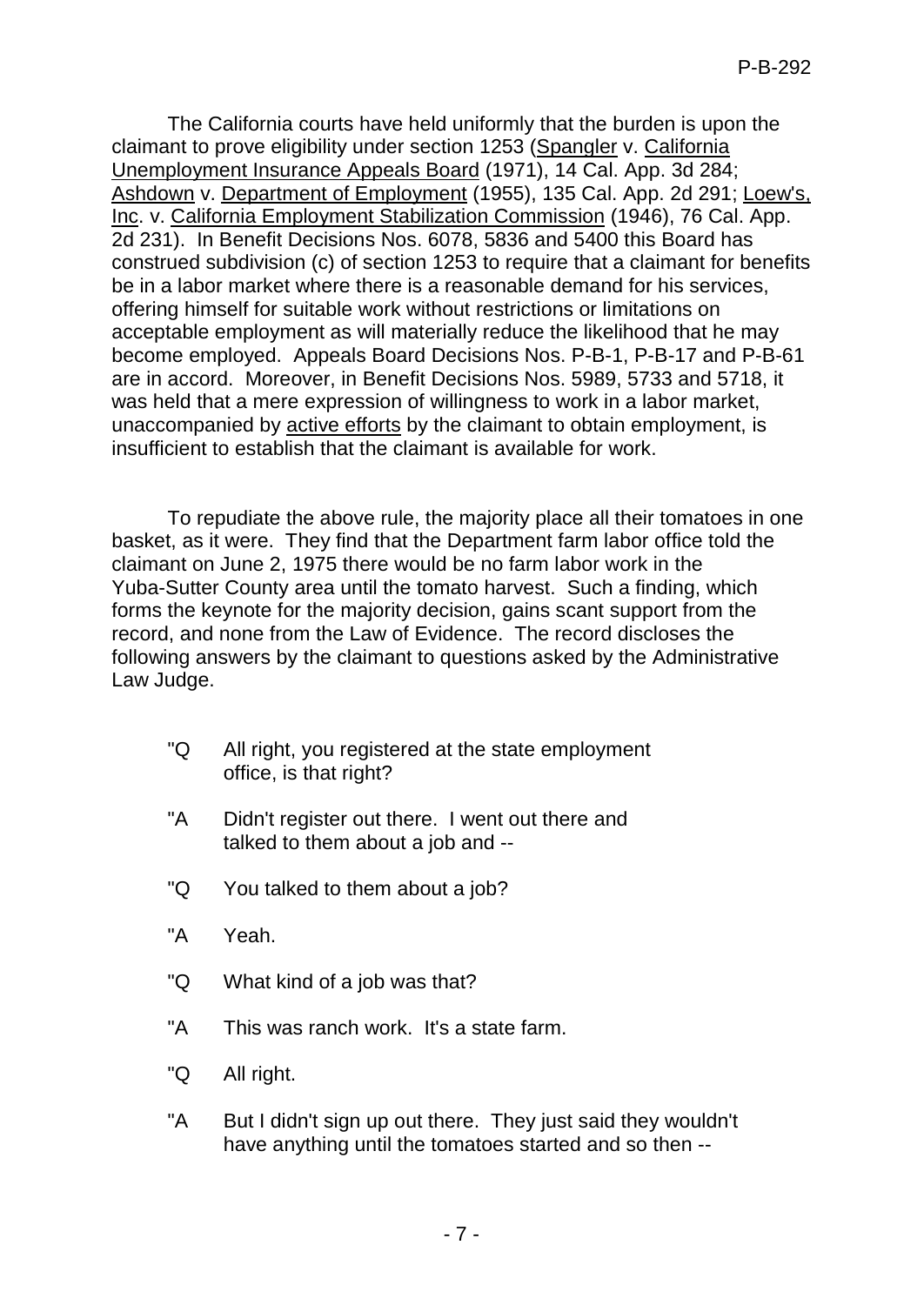- "Q Where was this? In Marysville?
- "A Yeah, it's in Marysville. It's -- I don't know. I don't know just what street it's on out there.
- "Q Well, that's all right. Okay.
- "A And then --
- "Q Now, this is during the week, the period beginning June 1 through June 14 that we're talking about?
- "A Yeah.
- "Q You have shown me your handbook which indicates that you appeared in Marysville on June 2, 1975 at the employment office. Is that the date that you're talking about?
- "A Well, that's -- no, I didn't sign up on that at that same time. I signed -- I think I got two checks before I signed up on that job.
- "Q Yeah, but that's the -- I'm talking about the dates that you looked or -- looked for farm work.
- "A Yeah."

As is apparent, the claimant's recollection is something short of positive, either as to the date or the place he was given the information. But, more importantly, the majority rely on this testimony as establishing the fact that the Department's farm labor office asserted on June 2, 1975 that in the Yuba and Sutter County area "there would be no farm labor work until the tomato harvest" (Majority Op., pp. 1 and 5). On the basis of the experience of Mr. Grafe, who resided in that region for many years and who, in more youthful years, was an agricultural worker in that area, and the experience of Mr. Britschgi who was a dairyman for many years, we can only shake our heads in utter disbelief. The tomato harvest is a late summer crop, preceding the early autumn harvest of melons and pumpkins. Between early June and the start of the tomato harvest are the picking, transportation, canning, drying and marketing of two crops: apricots and peaches, which are planted in larger acreage in that area than are tomatoes. In fact, the local Chambers of Commerce proclaim that region as "The Peach Bowl of the World" which may lean somewhat to the hyperbole, but is indicative of the crop emphasis in the area.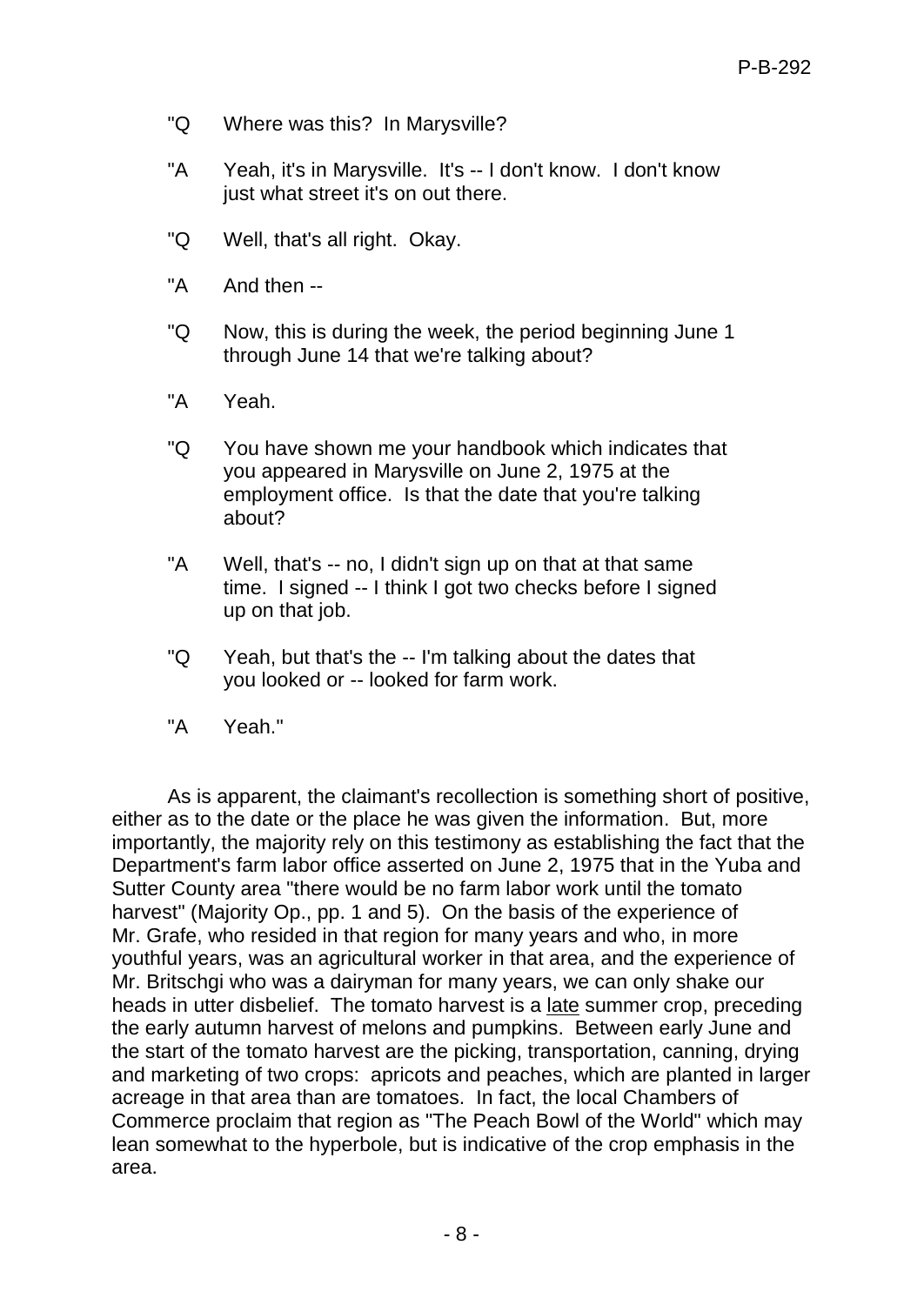The plainly weak testimony of the claimant that there would be no farm labor work between June 2 and the tomato harvest (which does not commence until well into August) was disregarded by the Administrative Law Judge and must be disregarded by this Board. Under subdivision (g) of section 452 of the Evidence Code, we may, without the request of any party, take judicial notice of "facts and propositions that are of such common knowledge within the territorial jurisdiction of the tribunal taking judicial notice that they cannot reasonably be the subject of dispute." We submit that it is a territorily-known fact beyond dispute that there is a plentitude of farm labor connected with apricots and peaches (as well as other crops) in the Yuba-Sutter region between June 2 and the start of the tomato harvest. Further, even the uncontradicted testimony of a witness is to be disregarded if it is inherently improbable (Davis v. Judson (1910), 159 Cal. 121; People v. Headlee (1941), 18 Cal. 2d 266; Sanan v. Schoenborn (1941), 47 Cal. App. 2d 366). The testimony of the claimant on the availability of farm work comes within this rule.

The majority opinion in this case states that the claimant did not contact farmers in the area personally because of the expense involved, and the farmers with whom the claimant had a personal acquaintance were not hiring. The majority conclude that it would thus be "fruitless to the claimant and burdensome to employers" to require the claimant to make a personal-contact search for work and the Department's instructions that the claimant do so are "unreasonable." Once again, the record is not all that strongly supportive of the majority's findings, as is seen from this exchange between the Administrative Law Judge and the claimant.

- "Q Okay. Is there anything further then that you'd like to add in this that we haven't covered perhaps?
- "A No, there's nothing else. Only that I just can't understand why they -- in there they're claiming that I didn't look for work and --
- "Q I think they based that on the fact that you didn't actually contact any ranchers or farmers in response to their request that you look for farm work.
- "A Well, I don't know.
- "Q Is there any reason for that?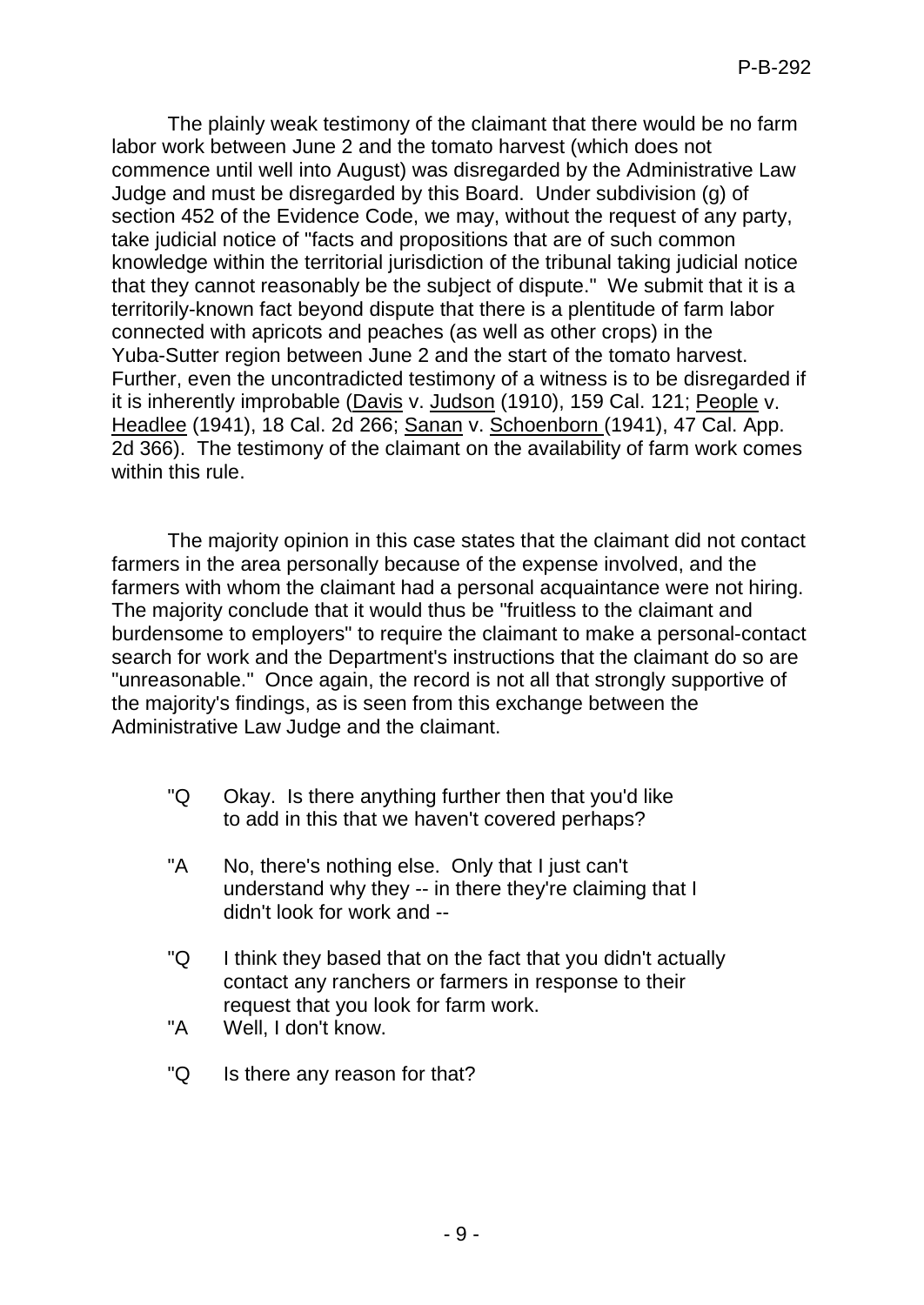"A No reason. That's the only reason, the only reason had was the farmers that I knew wasn't hiring nobody and then on top of that I didn't have gas enough to go out and run around. I told them that, but and I was living in a camper and -- I told them that I didn't have -- it takes quite a bit of gas to go out to, around from ranch to ranch and ask the people, you know."

The record is silent as to how many farmers with whom the claimant had personal acquaintance and what percentage of the local labor market they represented. Under Spangler, Ashdown and Loew's, supra, the burden was upon the claimant to establish that the number of farmers represented by his statement was a sufficiently sizeable majority of the labor market so as to make further search "fruitless." As the claimant has failed to sustain that judicially-mandated burden, the majority err in their conclusion, unsupported by any evidence other than the claimant's self-serving declaration, that that there was no purpose to be served by requiring the claimant to make an active search for work.

Although the instant case involves farm work in a rural, agrarian area, the rule confected by the majority is equally applicable to manufacturing work in an urban, industrialized setting. Following this case, an unemployed assembly-line worker need only testify that the manufacturing plants he "knows" are not hiring and he cannot afford the gas to go from plant to plant making an active search for work, and he is nevertheless eligible under subdivisions (c) and (e) of section 1253.

To us, it is not unreasonable for the Department to require a claimant to make personal contact with potential employers in his or her territorial labor market. Such has been the rule of law as long as there have been "availability" and "seek work" requirements as conditions of eligibility for unemployment insurance benefits, not only in this state, but in other jurisdictions as well. By their decision in this case today and by their recent decision in Appeals Board Decision No. P-B-260, it appears that the majority are, by piecemeal chipping away, slowly but methodically repealing the "availability" requirement of section 1253(c) and the "work search" mandate of section 1253 (e). This is amendment of a statute by administrative fiat.